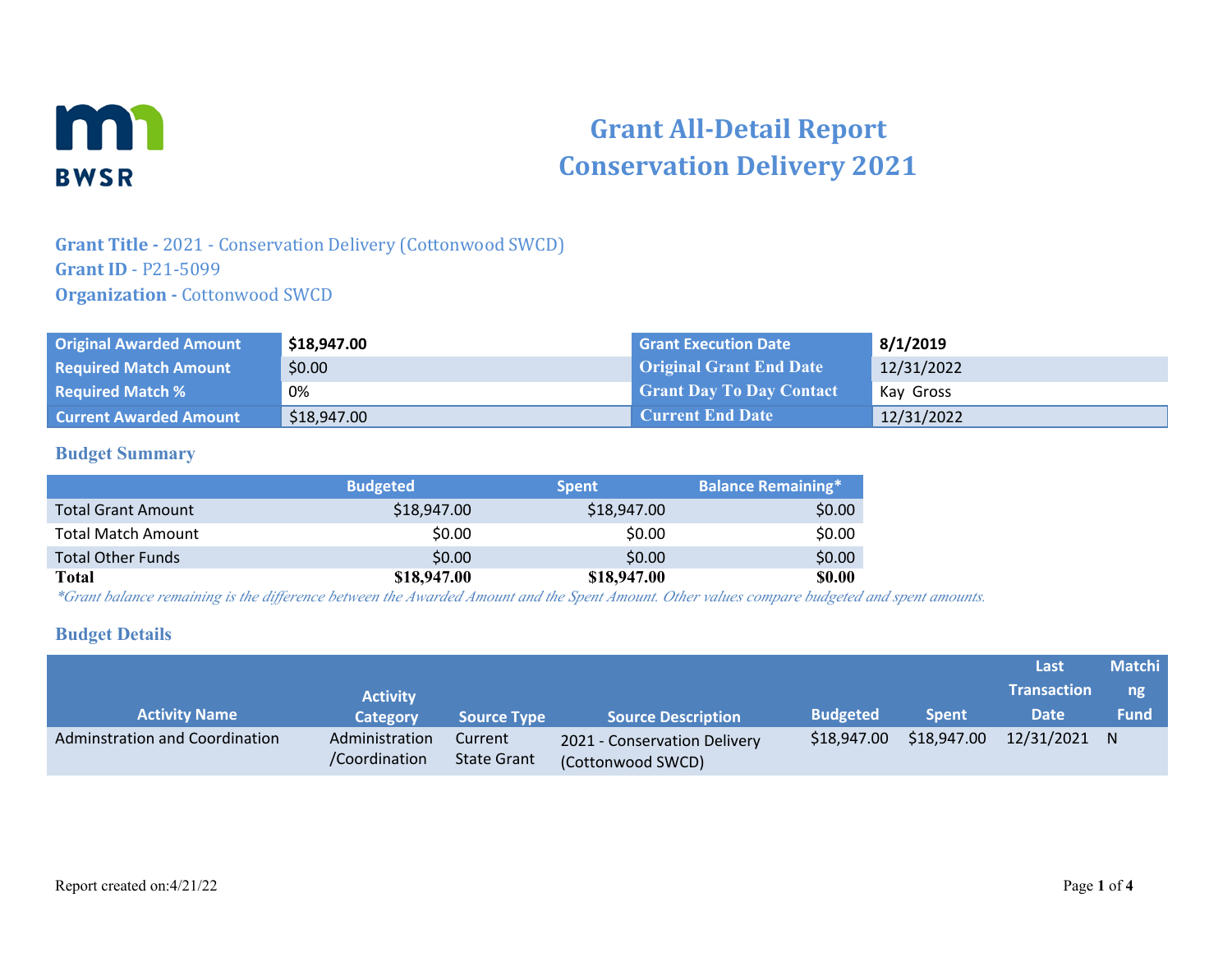## **Activity Details Summary**

| <b>Activity Details</b>             | <b>Total Action Count</b> | <b>Total Activity Mapped</b> |                  | <b>Proposed Size / Unit</b> | <b>Actual Size / Unit</b> |
|-------------------------------------|---------------------------|------------------------------|------------------|-----------------------------|---------------------------|
|                                     |                           |                              |                  |                             |                           |
| <b>Proposed Activity Indicators</b> |                           |                              |                  |                             |                           |
| <b>Activity Name</b>                | <b>Indicator Name</b>     | <b>Value &amp; Units</b>     | <b>Waterbody</b> | <b>Calculation Tool</b>     | <b>Comments</b>           |
| <b>Final Indicators Summary</b>     |                           |                              |                  |                             |                           |
| <b>Indicator Name</b>               |                           | <b>Total Value</b>           | Unit             |                             |                           |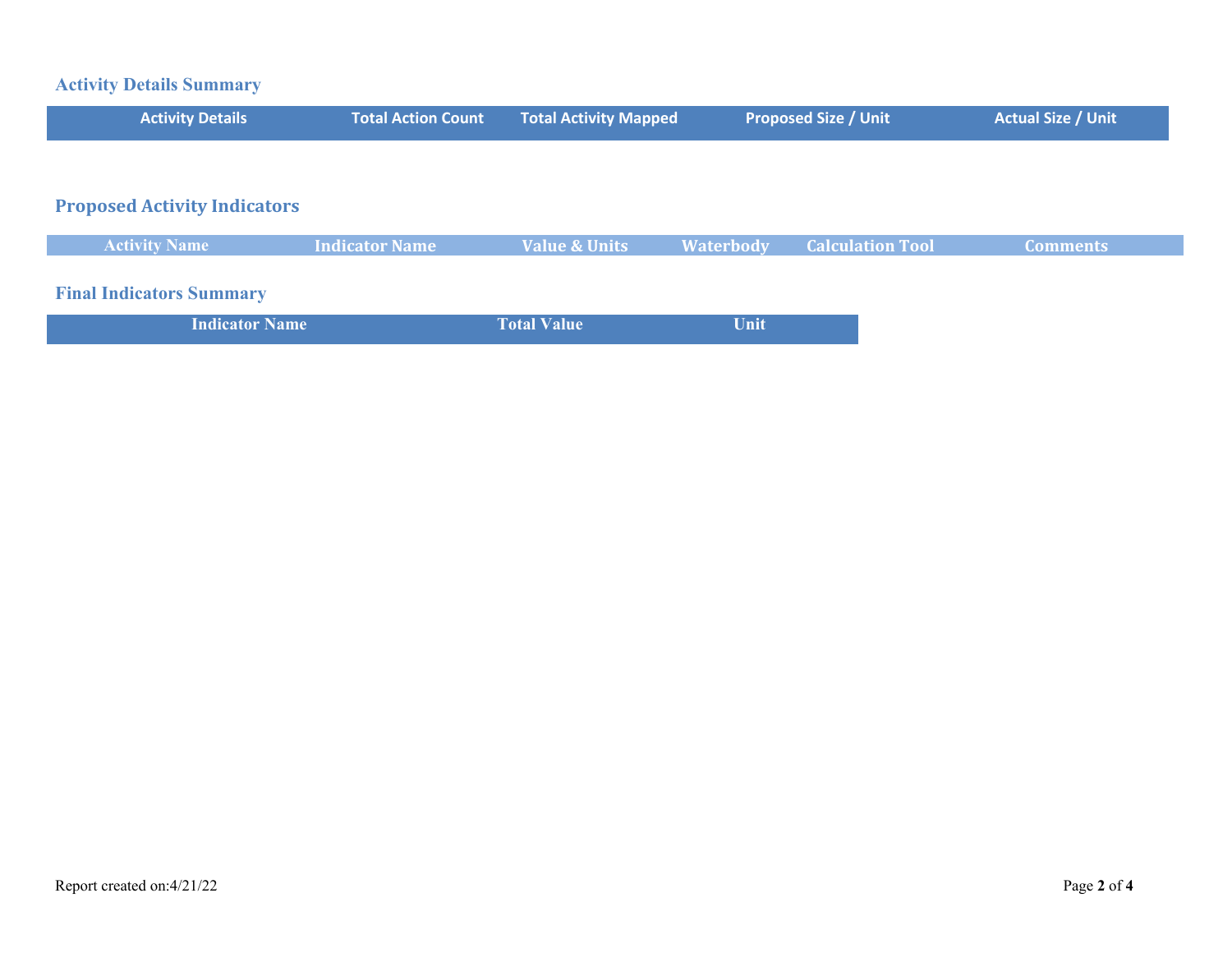## **Grant Activity**

| <b>Grant Activity - Adminstration and Coordination</b>                                                            |                                                                                                                                                                                                                                                               |  |  |  |  |
|-------------------------------------------------------------------------------------------------------------------|---------------------------------------------------------------------------------------------------------------------------------------------------------------------------------------------------------------------------------------------------------------|--|--|--|--|
| These funds will be used to assist in providing for general administration and operation for the Cottonwood SWCD. |                                                                                                                                                                                                                                                               |  |  |  |  |
| FY21 CONSERVATION DELIVERY GRANT: \$18,947.00                                                                     |                                                                                                                                                                                                                                                               |  |  |  |  |
| ADMINISTRATION/COORDINATION                                                                                       |                                                                                                                                                                                                                                                               |  |  |  |  |
| 1-Aug-19                                                                                                          | <b>End Date</b>                                                                                                                                                                                                                                               |  |  |  |  |
| No                                                                                                                |                                                                                                                                                                                                                                                               |  |  |  |  |
| <b>AUGUST - DECEMBER 2019</b>                                                                                     |                                                                                                                                                                                                                                                               |  |  |  |  |
|                                                                                                                   |                                                                                                                                                                                                                                                               |  |  |  |  |
|                                                                                                                   |                                                                                                                                                                                                                                                               |  |  |  |  |
|                                                                                                                   |                                                                                                                                                                                                                                                               |  |  |  |  |
|                                                                                                                   |                                                                                                                                                                                                                                                               |  |  |  |  |
|                                                                                                                   |                                                                                                                                                                                                                                                               |  |  |  |  |
| GRANT FUNDS EXPENDED: \$4,950.39                                                                                  |                                                                                                                                                                                                                                                               |  |  |  |  |
| Salaries: \$4,950.39                                                                                              |                                                                                                                                                                                                                                                               |  |  |  |  |
| Dist Admin - 68.25 hrs @ \$60.58/hr = \$4,134.59                                                                  |                                                                                                                                                                                                                                                               |  |  |  |  |
| Dist Tech - 2.75 hrs @ \$71.33/hr = \$196.16                                                                      |                                                                                                                                                                                                                                                               |  |  |  |  |
| Resource Tech - 17 hrs @ \$36.45/hr = \$619.65                                                                    |                                                                                                                                                                                                                                                               |  |  |  |  |
|                                                                                                                   |                                                                                                                                                                                                                                                               |  |  |  |  |
| JANUARY - DECEMBER 2021:                                                                                          |                                                                                                                                                                                                                                                               |  |  |  |  |
| GRANT FUNDS EXPENDED: \$13,996.61                                                                                 |                                                                                                                                                                                                                                                               |  |  |  |  |
|                                                                                                                   |                                                                                                                                                                                                                                                               |  |  |  |  |
|                                                                                                                   |                                                                                                                                                                                                                                                               |  |  |  |  |
|                                                                                                                   |                                                                                                                                                                                                                                                               |  |  |  |  |
|                                                                                                                   |                                                                                                                                                                                                                                                               |  |  |  |  |
|                                                                                                                   | No funds expended.<br>JANUARY - AUGUST 2020:<br>No funds expended.<br>SEPTEMBER - DECEMBER 2020:<br>Dist Admin - 170.50 hrs @ \$80.08/hr = \$13,653.64<br>Dist Tech - 6 hrs @ \$65.60/hr = \$393.60*<br>*Overage of \$50.63 charged back to District Funding* |  |  |  |  |